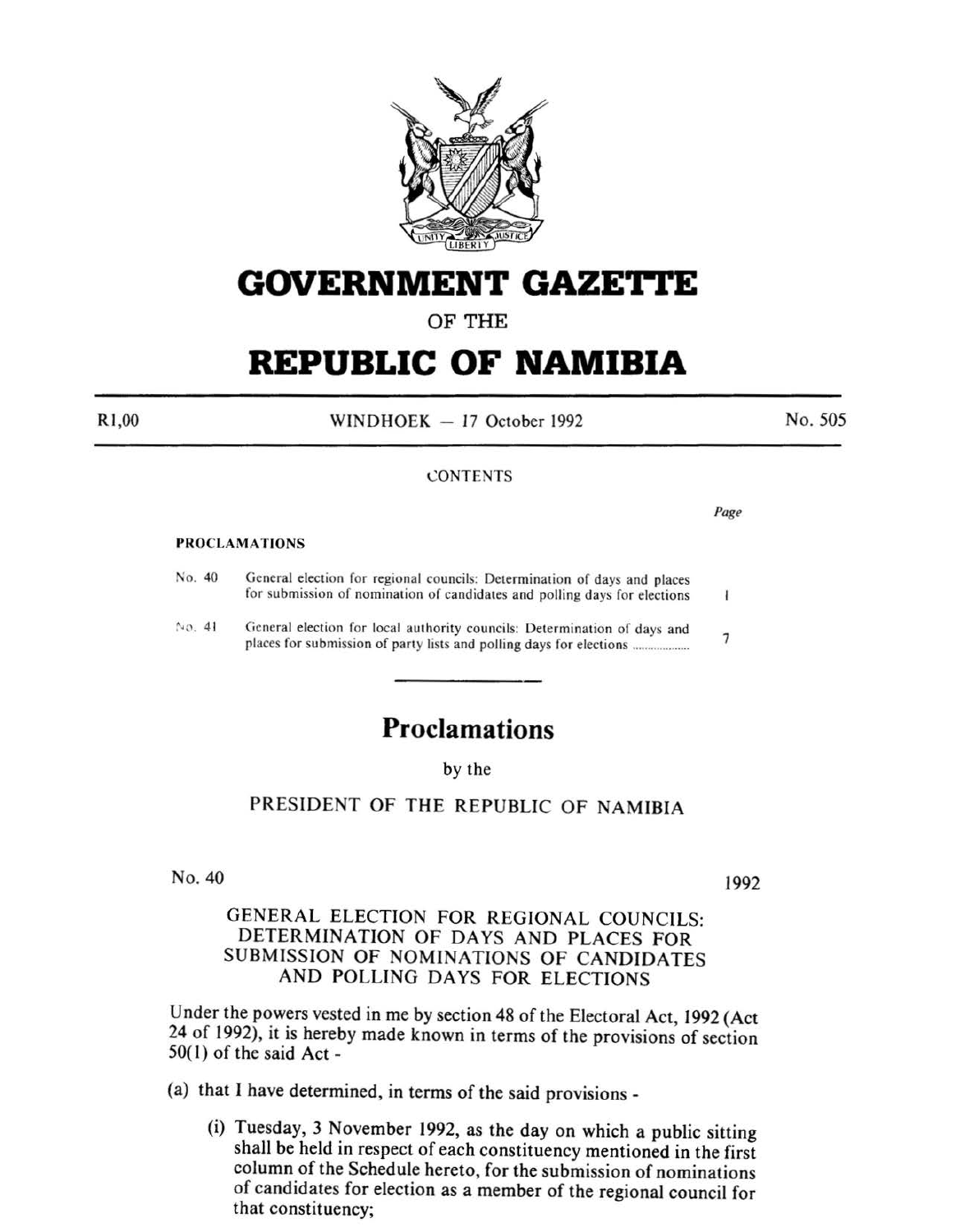- (ii) that the said public sitting shall be held at the place mentioned in the second column of the said Schedule opposite the constituency in question from 09h00 until 11h00 on that day;
- (iii) that, if a poll becomes necessary in any of the said constituencies for the reason that more than one person shall have been duly nominated at the close of the said sitting, the poll shall be taken on 30 November 1992, I December 1992, 2 December 1992 and 3 December 1992 which shall commence at 07h00 on every day and shall close at 21h00 on every day;
- (b) that the person whose name appears in the third column of the said Schedule opposite the name of the constituency in question, has been appointed in terms of the provisions of section 51 of the said Act as returning officer at the election in that constituency.

Given under my Hand and the Seal ofthe Republic of Namibia at Windhoek this 16th day of October, One Thousand Nine Hundred and Ninety-two.

Sam Nujoma President BY ORDER OF THE PRESIDENT-IN-CABINET

| Local authority area<br>for local authority council | Place where list of candidates<br>will be submitted                                                 | Returning officer                                                               |
|-----------------------------------------------------|-----------------------------------------------------------------------------------------------------|---------------------------------------------------------------------------------|
| <b>KUNENE</b>                                       |                                                                                                     |                                                                                 |
| Ruacana                                             | Police Station, Ruacana                                                                             | L.P. Hangula, Ministry of<br>Home Affairs, Windhoek                             |
| Opuwo                                               | State Hospital, Opuwo                                                                               | E. Nganjone, Ministry of Local<br>Government and Housing,<br>Windhoek           |
| Sesfontein                                          | Police Station, Sesfontein                                                                          | G.S. Mbukusa, Ministry of<br>Works, Transport and Com-<br>munication, Windhoek  |
| Khorixas                                            | Magistrate's Court, Khorixas                                                                        | J. Awaseb, Ministry of Educa-<br>tion and Culture, Windhoek                     |
| Kamanjab                                            | Magistrate's Court, Kamanjab                                                                        | A.J. du Bruyn, Ministry of<br>Works, Transport and Com-<br>munication. Windhoek |
| Outjo                                               | Offices of the Ministry of<br>Works, Transport and Com-<br>munication, Roads Depart-<br>ment, Outjo | L. Garoëb, Ministry of Educa-<br>tion and Culture, Windhoek                     |
| <b>OMUSATI</b>                                      |                                                                                                     |                                                                                 |
| Onesi                                               | Tribal Office, Onesi                                                                                | Dr. E. Amugugo, National<br>Planning Commission, Wind-<br>hoek                  |
| Tsandi                                              | Tribal Office, Tsandi                                                                               | G. Mathengu, Ministry of<br>Labour and Manpower De-<br>velopment, Windhoek      |

### SCHEDULE

 $\overline{\phantom{a}}$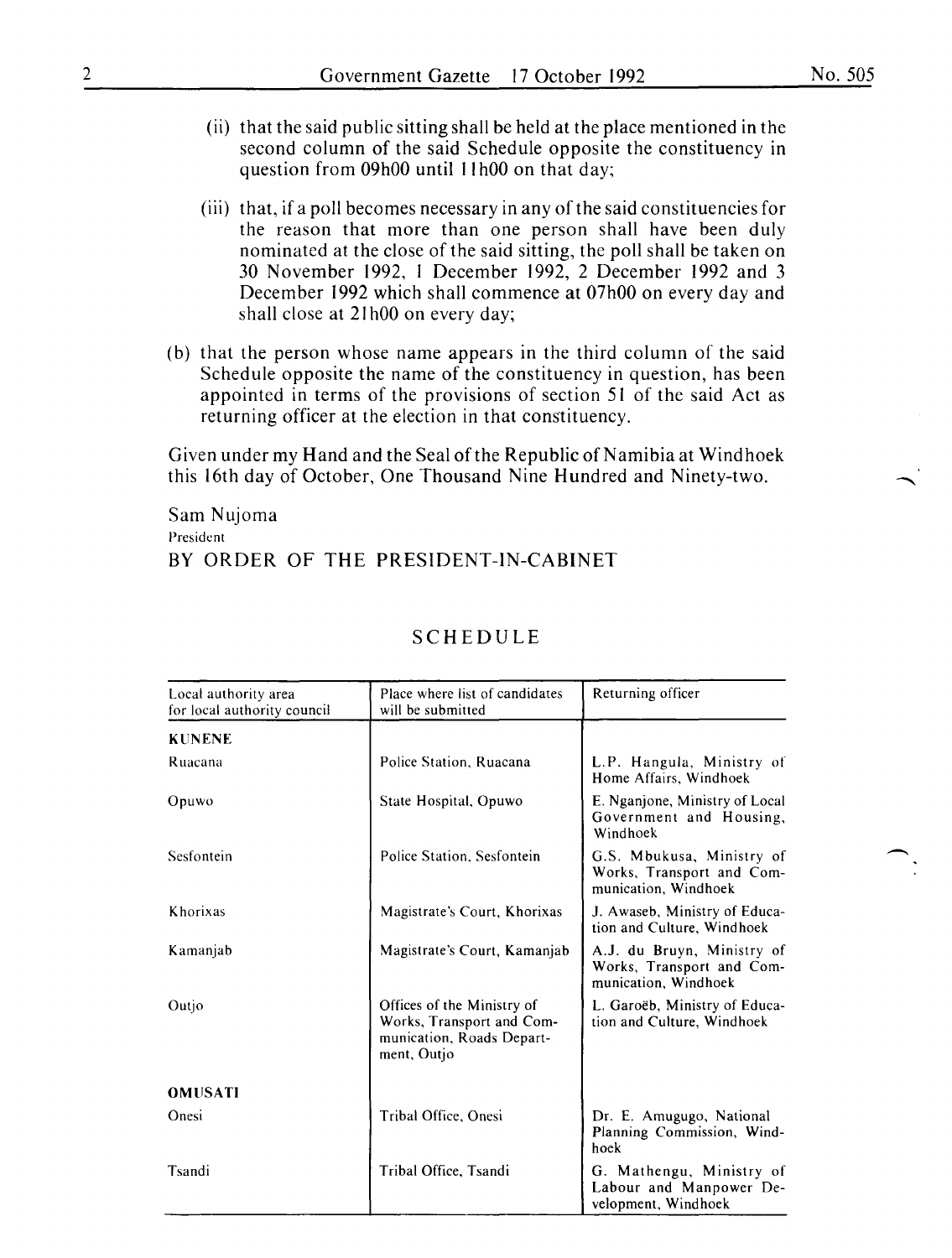л.

 $\langle \cdot \rangle$ 

 $\frac{1}{2}$ 

 $\hat{\mathbf{v}}$ 

 $\mathcal{L}$ 

| Constituency for<br>regional council | Place where public sitting<br>will be held                           | Returning officer                                                                  |
|--------------------------------------|----------------------------------------------------------------------|------------------------------------------------------------------------------------|
| Uutapi                               | Tribal Office, Uutapi                                                | Ms T. Nghiyonaane, Ministry<br>of Education and Culture.<br>Windhock               |
| Anamulenge                           | Anamulenge Secondary<br>School, Anamulenge                           | S. Kanyemba, Ministry of<br>Lands, Resettlement and Reha-<br>bilitation. Windhock  |
| Ogongo                               | Ogongo Agricultural College,<br>Ogongo                               | U. Ndilula, Ministry of Educa-<br>tion and Culture, Windhoek                       |
| Okalongo                             | Okalongo Senior Primary<br>School, Okalongo                          | P. de Clerk, Ministry of Works,<br>Transport and Communica-<br>tion. Windhoek      |
| Oshikuku                             | Naujoma Secondary School,<br>Oshikuku                                | J. Hanai, President's Office,<br>Windhoek                                          |
| Elim                                 | Elim Senior Primary School,.<br>Elim                                 | B. Munalye, Ministry of Local<br>Government and Housing,<br>Windhoek               |
| Okahao                               | Tribal Office, Okahao                                                | C.E. Burger, Ministry of<br>Works, Transport and Com-<br>munication. Windhoek      |
| OSHANA                               |                                                                      |                                                                                    |
| Oshakati                             | Conference Room, Office of<br>the Regional Commissioner,<br>Oshakati | S.T. Negumbo, Ministry of<br>Agriculture, Water and Rural<br>Development, Windhoek |
| Ongwediva                            | Ongwediva Training College,<br>Ongwediva                             | B. Shimopileni, Ministry of<br>Education and Culture, Wind-<br>hoek                |
| Okaku                                | Nengushe Primary School,<br>Okaku                                    | J. Nangolo, Ministry of Educa-<br>tion and Culture, Windhoek                       |
| Okatana                              | Tribal Office, Uukwangula                                            | P. Nandago, Ministry of Home<br>Affairs, Windhoek                                  |
| Ondangwa                             | Magistrate's Court No. 1,<br>Ondangwa                                | K. Kapwanga, Ministry of<br>Mines and Energy, Windhoek                             |
| Ompundja                             | Ompundja Junior Primary<br>School, Ompundja                          | E. Kamboua, Ministry of Trade<br>and Industry, Windhoek                            |
| Uukwiyu                              | Uukwiyunguue Primary<br>School, Uukwiyu                              | A. Kassingo, Ministry of<br>Lands, Resettlement and<br>Rehabilitation, Windhoek    |
| Okatjali                             | Okatjali Junior Primary<br>School, Okatjali                          | K. Kasheeta, Ministry of Youth<br>and Sport, Windhoek                              |
| Uuvudhiya                            | Uuvudhiya Primary School,<br>Uuvudhiya                               | M. Ndivayele, Ministry of<br>Local Government and<br>Housing, Windhoek             |
| <b>OHANGWENA</b>                     |                                                                      |                                                                                    |
| Ongenga                              | Tribal Office, Omungwelume                                           | A. Amushila, Ministry of Edu-<br>cation and Culture, Windhoek                      |
| Engela                               | Ponhofi Secondary School,<br>Engela                                  | B.T. Mujetenga, Ministry of<br>Home Affairs, Windhoek                              |
| Oshikango                            | Oshikango Combined School,<br>Oshikango                              | P. France, Ministry of Labour<br>and Manpower Development,<br>Windhoek             |
| Ondobe                               | <b>Ondobe Senior Primary</b><br>School, Ondobe                       | D. Shimwino, Ministry of<br>Home Affairs, Windhoek                                 |
| Eenhana                              | Tribal Office, Eenhana                                               | U. Nambinga, Ministry of<br>Home Affairs, Windhoek                                 |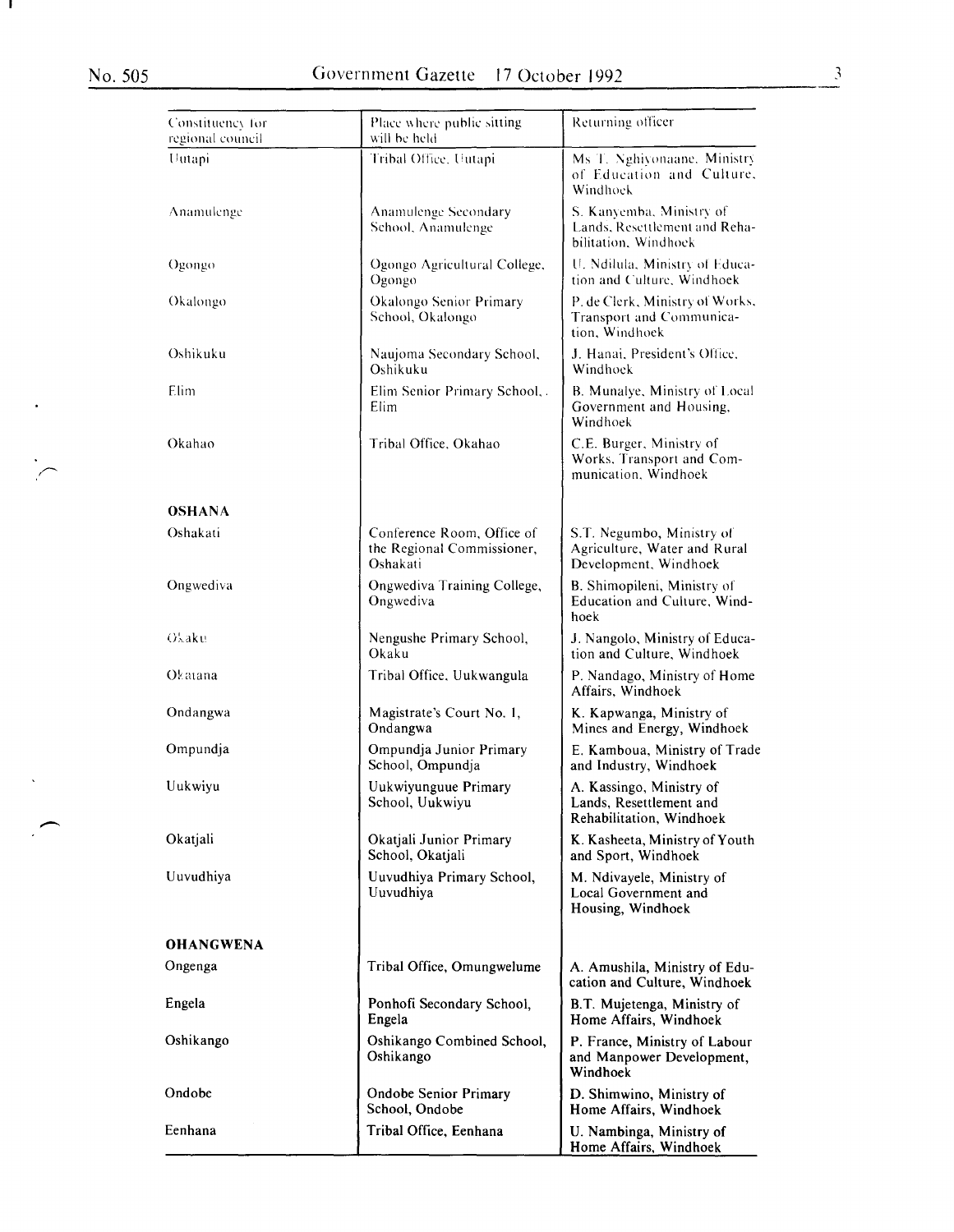$\ddot{\phantom{a}}$ 

 $\bigcap$ .

| Constituency for<br>regional council | Place where public sitting<br>will be held      | Returning officer                                                                    |
|--------------------------------------|-------------------------------------------------|--------------------------------------------------------------------------------------|
| Omundaungilo                         | Omundaungilo Primary<br>School, Omundaungilo    | P. Shipoke, Ministry of Trade<br>and Industry, Windhoek                              |
| Okongo                               | Tribal Office, Okongo                           | K. Embumbulu, Ministry of<br>Fisheries and Marine Re-<br>sources, Windhoek           |
| Ohangwena                            | Tribal Office, Ohangwena                        | P. Simataa, Ministry of Edu-<br>cation and Culture, Windhoek                         |
| Endola                               | Endola Junior Primary<br>School, Endola         | P. Amunyela, Ministry of<br>Works, Transport and Com-<br>munication. Windhoek        |
| Epembe                               | Epembe Combined School,<br>Epembe               | T. Kamupingene, Ministry of<br>Education and Culture, Wind-<br>hoek                  |
| OSHIKOTO                             |                                                 |                                                                                      |
| Oniipa                               | Oniipa Combined School,<br>Oniipa               | Ms S. Nangombe, Ministry of<br>Foreign Affairs, Windhoek                             |
| Onayena                              | Nehale Secondary School,<br>Onayena             | Ms T. Shikola, Ministry of<br>Local Government and Hou-<br>sing, Windhoek            |
| Olukonda                             | Olukonda Primary School,<br>Olukonda            | V. Collett, Ministry of Agricul-<br>ture, Water and Rural Deve-<br>lopment, Windhoek |
| Omuntele                             | Nyambali Primary School,<br>Omuntele            | H. Theron, Ministry of Wild-<br>life, Conservation and Tou-<br>rism, Windhoek        |
| Okatope                              | Okatope Primary School,<br>Okatope              | A. Strauss, Ministry of Edu-<br>cation and Culture, Windhoek                         |
| Okankolo                             | Okankolo Primary School,<br>Okankolo            | P.K. Ndaitwa, Ministry of<br>Labour and Manpower Deve-<br>lopment, Windhoek          |
| Omuthiyagwiipundi                    | Ipundi Combined School,<br>Omuthiyagwiipundi    | A. Amutenya, Ministry of<br>Education and Culture, Wind-<br>hoek                     |
| Engodi                               | Engodi Primary School,<br>Engodi                | Ms E. Shihepo, Ministry of<br>Health and Social Services,<br>Windhoek                |
| Guinas                               | Recreation Hall, Police<br>Station, Oshivelo    | R.L. Trewby, Ministry of Edu-<br>cation and Culture, Windhoek                        |
| Oshikoto                             | Magistrate's Office, Tsumeb                     | Dr. N. Hishongua, President's<br>Office, Windhoek                                    |
| <b>OKAVANGO</b>                      |                                                 |                                                                                      |
| Mpungu                               | Mpungu Primary School,<br>Mpungu                | A. Dikuua, Ministry of Edu-<br>cation and Culture, Windhoek                          |
| Kahenge                              | Kahenge Primary School,<br>Kahenge              | A.M. Kamukwanyama, Mini-<br>stry of Local Government and<br>Housing, Windhoek        |
| Kapako                               | Kapako Primary School,<br>Kapako                | S. Kantema, Ministry of Edu-<br>cation and Culture, Windhoek                         |
| Rundu                                | Hall, Government Offices,<br>Main Street, Rundu | A.P. Ndishishi, Ministry of<br>Labour and Manpower Deve-<br>lopment, Windhoek        |
| Mashari                              | Mashari Agricultural College,<br>Mashari        | G. Nestor, Ministry of Educa-<br>tion and Culture, Windhoek                          |
| Ndiyona                              | Ndiyona Primary School,<br>Ndiyona              | M.J. Mukendwa, Ministry of<br>Education and Culture, Wind-<br>hoek                   |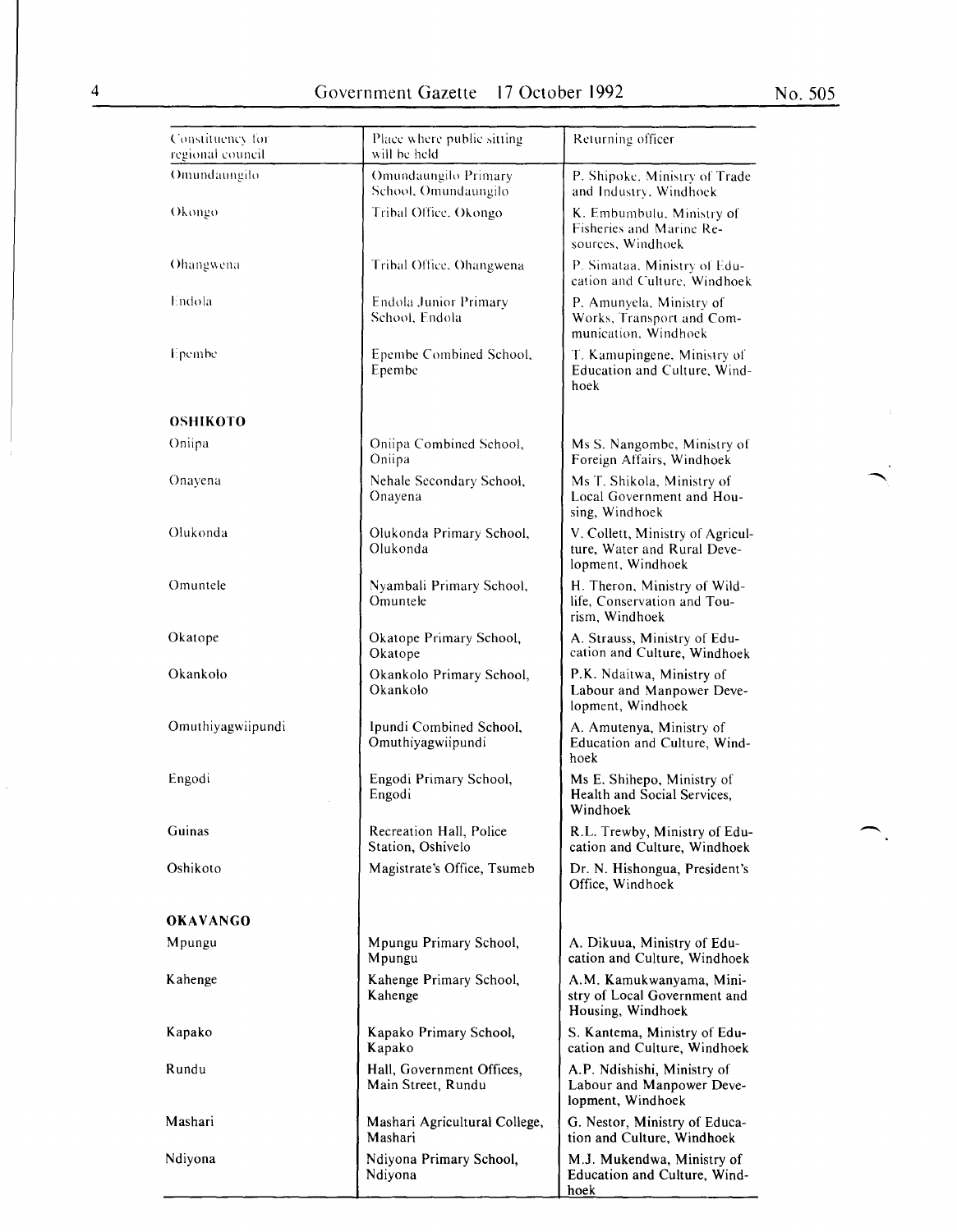$\frac{1}{2}$ 

 $\langle \rangle$ 

| Constituency for<br>regional council | Place where public sitting<br>will be held                                                                     | Returning officer                                                         |
|--------------------------------------|----------------------------------------------------------------------------------------------------------------|---------------------------------------------------------------------------|
| <b>CAPRIVI</b>                       |                                                                                                                |                                                                           |
| Mukwe                                | Max Makusha Secondary<br>School, Mukwe                                                                         | S. Motinga, Ministry of Trade<br>and Industry, Windhoek                   |
| Kongola                              | Kongola Primary School,<br>Kongola                                                                             | Dr. I. Kandjou, National Plan-<br>ning Commission, Windhoek               |
| Linyandi                             | Linyandi Secondary School,<br>Linyandi                                                                         | R.B. Matiti, Ministry of Local<br>Government and Housing,<br>Windhoek     |
| Sibinda                              | Sibinda Primary School,<br>Sibinda                                                                             | K. Kabajani, Ministry of Edu-<br>cation and Culture, Windhoek             |
| Katima Mulilo                        | Old Legislative Assembly Hall,<br>Ngwezi, Katima Mulilo                                                        | Ms D. Onesmus, Ministry of<br>Youth and Sport, Windhoek                   |
| Kabe                                 | Kabe Secondary School,<br>Kabe                                                                                 | L.S. Lupalezwi, Ministry of<br>Education and Culture, Wind-<br>hoek       |
| <b>ERONGO</b>                        |                                                                                                                |                                                                           |
| Omaruru                              | Room No. 5, Magistrate's<br>Offices, Omaruru                                                                   | A. Tjihuiko, Ministry of Trade<br>and Industry, Windhoek                  |
| Karibib                              | Magistrate's Court, Karibib                                                                                    | C. Iitula, Ministry of Labour<br>and Manpower Development,<br>Windhoek    |
| <b>Brandberg</b>                     | Magistrate's Court, Uis                                                                                        | A.M. Agapitus, Ministry of<br>Education and Culture, Wind-<br>hoek        |
| Arandis                              | Town Hall, Arandis                                                                                             | A. Tsowaseb, Ministry of Local<br>Government and Housing,<br>Windhoek     |
| Swakopmund                           | Lecture Hall, Woermann<br>House, Bismarck Street,<br>Swakopmund                                                | N. Hamunime, Ministry of In-<br>formation and Broadcasting,<br>Windhoek   |
| Walvis Bay                           | Private Residence, Corner of<br>10th Street and 14th Avenue,<br>(next to Police Station),<br><b>Walvis Bay</b> | B.M. Shiguadja, Attorney<br>General's Office, Windhoek                    |
| <b>OTJOZONDJUPA</b>                  |                                                                                                                |                                                                           |
| Grootfontein                         | Criminal Investigation Depart-<br>ment Offices, Upingtonia<br>Road, Grootfontein                               | T. Marenga, Ministry of<br>Labour and Manpower Deve-<br>lopment, Windhoek |
| Otavi                                | Magistrate's Court, Otavi                                                                                      | C. Ulenga, Ministry of Foreign<br>Affairs, Windhoek                       |
| Okakarara                            | Community Hall, Okakarara                                                                                      | G.U. Tjihenuna, Office of the<br>Prime Minister, Windhoek                 |
| Otjiwarongo                          | Hall, Ministry of Agriculture,<br>Water and Rural Development,<br>Dan Pienaar Road, Otji-<br>warongo           | J. Rukambe, Ministry of Infor-<br>mation and Broadcasting,<br>Windhoek    |
| Okahandja                            | Magistrate's Court, Okahandja                                                                                  | U. Dax, Ministry of Labour<br>and Manpower Development,<br>Windhoek       |
| Omatako                              | Peri-Urban Development<br>Board Hall, Kalkfeld                                                                 | Ms B. Katjiuongwa, Ministry<br>of Health and Social Services,<br>Windhoek |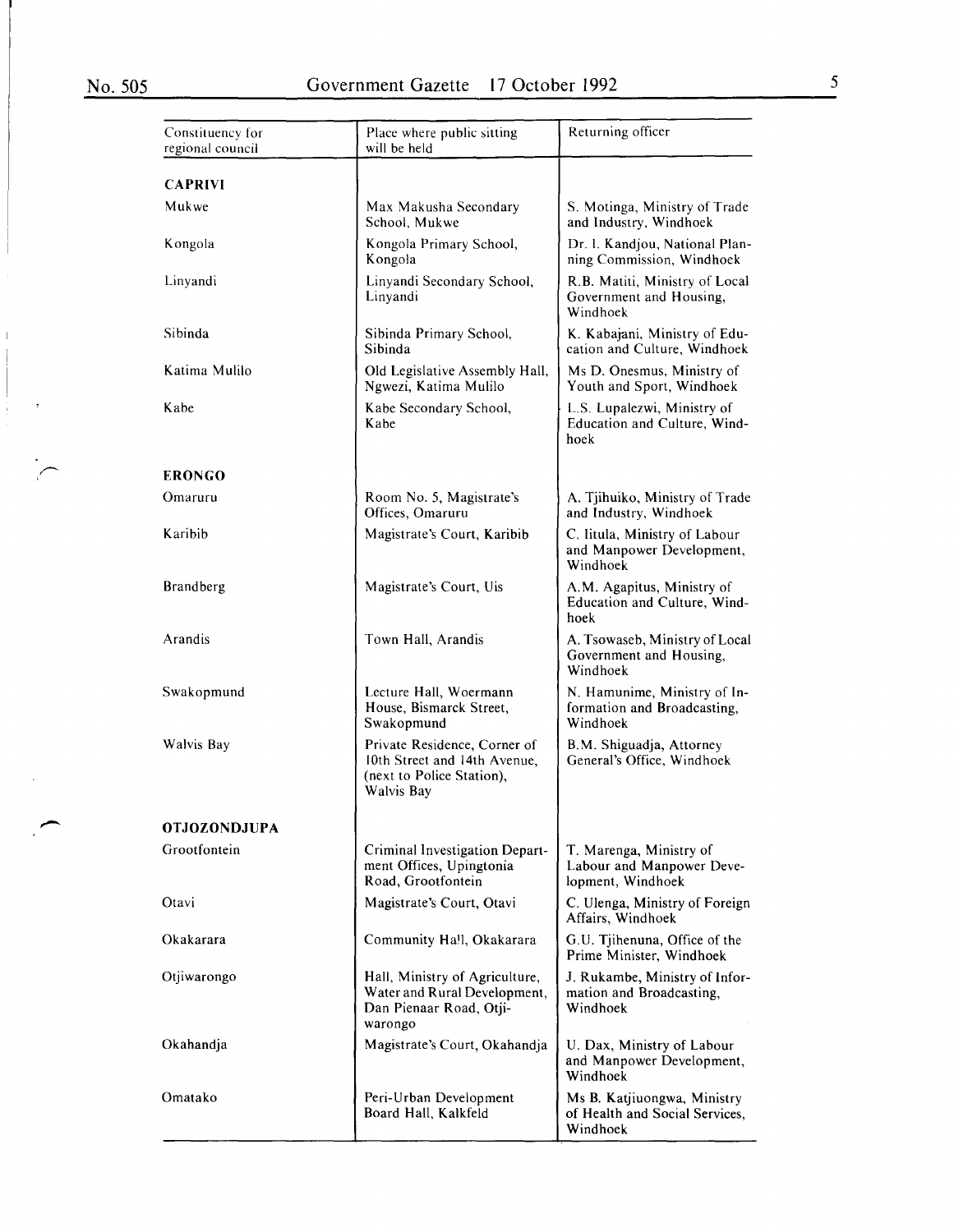$\hat{\mathcal{A}}$ 

 $\begin{array}{c} \begin{array}{c} \hline \end{array} \\ \hline \end{array}$ 

| Constituency for<br>regional council | Place where public sitting<br>will be held                                     | Returning officer                                                                   |
|--------------------------------------|--------------------------------------------------------------------------------|-------------------------------------------------------------------------------------|
| OMAHEKE                              |                                                                                |                                                                                     |
| Otjinene                             | Lower Primary School Hall,<br>Otjinene                                         | Dr. V. Veii, Ministry of Youth<br>and Sport, Windhoek                               |
| Otjozondjou                          | C. Heiwa Junior Primary<br>School Hall, Talismanis                             | Ms J. Karuuombe, Ministry of<br>Local Government and Hou-<br>sing, Windhoek         |
| Steinhausen                          | Summerdown Winkel Hall,<br>Summerdown                                          | N.R. Kandjii, Ministry of<br>Foreign Affairs, Windhoek                              |
| Gobabis                              | Magistrate's Court, Gobabis                                                    | M. Kavitjene, Office of the<br>Prime Minister, Windhoek                             |
| <b>Buitepos</b>                      | Police Station, Buitepos                                                       | J.H. Kahikuata, Ministry of<br>Education and Culture, Wind-<br>hoek                 |
| Aminuis                              | Magistrate's Court,<br>Leonardville                                            | N. Mbaeva, Ministry of Local<br>Government and Housing,<br>Windhoek                 |
| <b>KHOMAS</b>                        |                                                                                |                                                                                     |
| Wanaheda                             | Wanaheda Clinic, Indepen-<br>dence Avenue, Wanaheda,<br>Windhoek               | Ms T. Uugwanga, Ministry of<br>Mines and Energy, Windhoek                           |
| Hakahana                             | Hakahana Clinic, Hakahana,<br>Katutura, Windhoek                               | Mrs. S. Mbumba, Ministry of<br>Health and Social Services,<br>Windhoek              |
| Katutura East                        | Augeikhas School, Katutura,<br>Windhoek                                        | Mrs. N. Shivute, President's<br>Office, Windhoek                                    |
| Katutura Central                     | Stadium, Ministry of Youth<br>and Sport, Sports Complex,<br>Katutura, Windhoek | A. Johannes, President's<br>Office, Windhoek                                        |
| Soweto                               | A. Shipena School Hall,<br>Katutura, Windhoek                                  | J.B. Erasmus, Office of the<br>Prime Minister, Windhoek                             |
| Khomasdal North                      | Old Legislative Assembly<br>Hall, Borgward Street,<br>Khomasdal, Windhoek      | Mrs. V. Ya Toivo, Attorney<br>General's Office, Windhoek                            |
| Windhoek West                        | Lecture Block, Room 312,<br>University of Namibia, Storch<br>Street, Windhoek  | I.J. van der Merwe, Ministry<br>of Home Affairs, Windhoek                           |
| Windhoek East                        | Dagbreek School, John<br>Ludwig Street, Klein Wind-<br>hoek, Windhoek          | Mrs. M. Shimutwikeni, Mi-<br>nistry of Local Government<br>and Housing, Windhoek    |
| Windhoek Rural                       | Namibia Childrens Home Hall,<br>Eros Park, Heliodoor Street,<br>Windhoek       | Ms P. Coetzee, Ministry of<br>Health and Social Services,<br>Windhoek               |
| <b>HARDAP</b>                        |                                                                                |                                                                                     |
| Rehoboth West Urban                  | Offices of the Ministry of Local<br>Government and Housing,<br>Rehoboth        | J. Sinvula, Ministry of Home<br>Affairs, Windhoek                                   |
| Rehoboth East Urban                  | Offices of the Ministry of Local<br>Government and Housing,<br>Rehoboth        | W. Louw, Ministry of Finance,<br>Windhoek                                           |
| Rehoboth Rural                       | Police Station, Rehoboth                                                       | G.J.F. Gous, Ministry of<br>Trade and Industry, Windhoek                            |
| Mariental Rural                      | Magistrate's Court, Aranos                                                     | Dr. W. Werner, Ministry of<br>Lands, Resettlement and Re-<br>habilitation, Windhoek |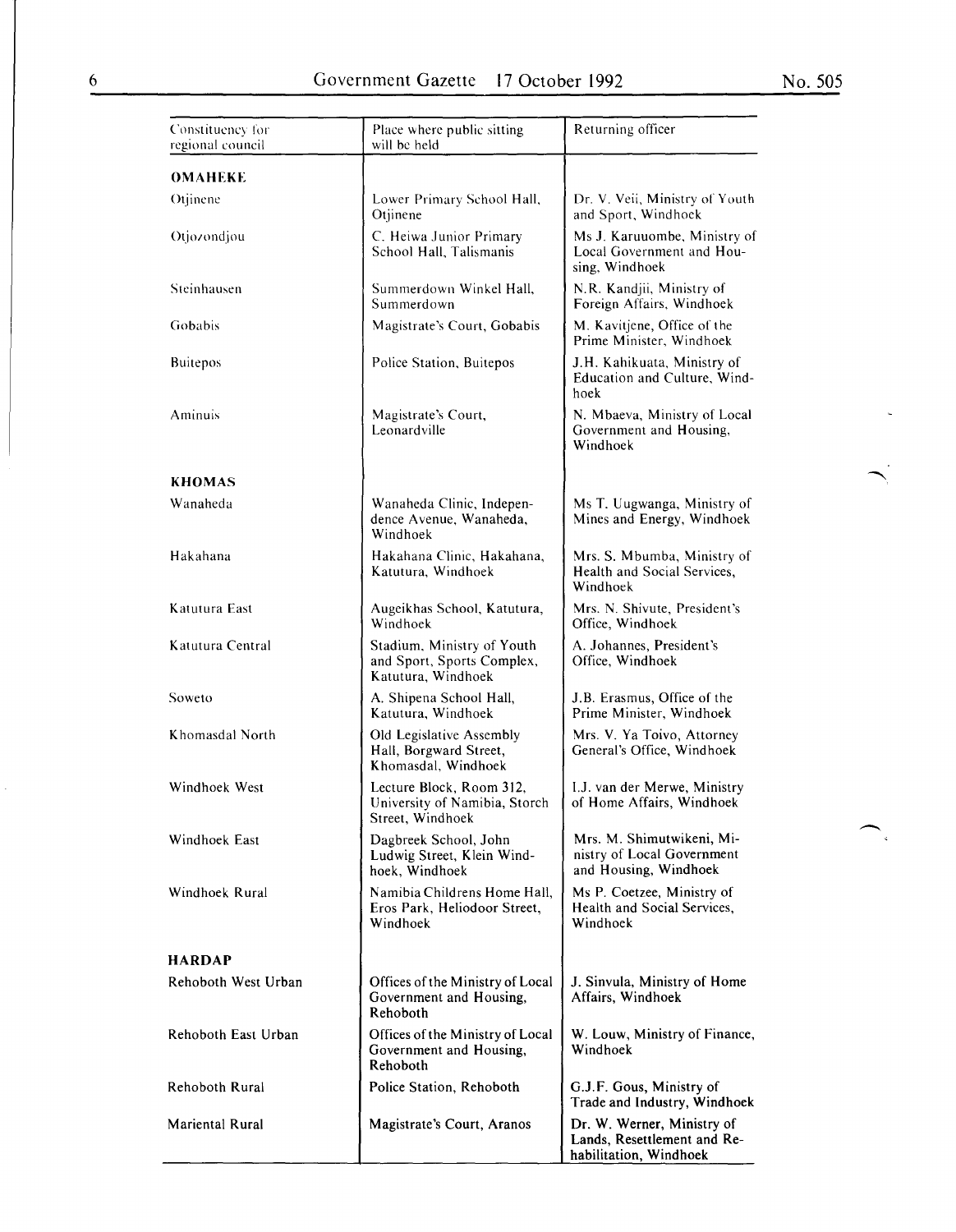| Constituency for<br>regional council | Place where public sitting<br>will be held       | Returning officer                                                                    |
|--------------------------------------|--------------------------------------------------|--------------------------------------------------------------------------------------|
| Mariental Urban                      | Magistrate's Court, Mariental                    | Dr. V. Shivute, Ministry of<br>Agriculture, Water and Rural<br>Development, Windhoek |
| Gibeon                               | Board Room, Regional Office,<br>Gibeon           | D. Smith, President's Office,<br>Windhoek                                            |
| <b>KARAS</b>                         |                                                  |                                                                                      |
| Keetmanshoop Urban                   | Magistrate's Court,<br>Keetmanshoop              | P.L. Peter, President's Office,<br>Windhoek                                          |
| Berseba                              | Board Room, Regional Office,<br>Berseba          | A. Ilukena, Ministry of Educa-<br>tion and Culture, Windhoek                         |
| Lüderitz                             | Magistrate's Office, Lüderitz                    | L. Namaseb, Ministry of Trade<br>and Industry, Windhoek                              |
| Oranjemund                           | Magistrate's Court,<br>Oranjemund                | J. Joseph, Ministry of Foreign<br>Affairs, Windhoek                                  |
| Karasburg                            | Board Room, Karasburg<br>Municipality, Karasburg | C. Jafta, Ministry of Education<br>and Culture, Windhoek                             |
| Keetmanshoop Rural                   | Magistrate's Court, Aroab                        | K. Nghihalwa, Ministry of<br>Works, Transport and Com-<br>munication, Windhoek       |

No. 4I

-

1992

### GENERAL ELECTION FOR LOCAL AUTHORITY COUNCILS: DETERMINATION OF DAYS AND PLACES FOR SUBMISSION OF PARTY LISTS AND POLLING DAYS FOR ELECTIONS

Under the powers vested in me by section 48 of the Electoral Act, 1992 (Act 24 of I 992), it is hereby made known in terms of the provisions of section 50( I) of the said Act-

(a) that I have determined, in terms of the said provisions-

- (i) Tuesday, 3 November 1992, as the last day on which a list of candidates shall be submitted in respect of each local authority area mentioned in the first column of the Schedule hereto, for nominations of candidates for election as a member of the local authority council for that local authority area;
- (ii) that the said list of candidates shall be submitted at the place mentioned in the second column of the said Schedule opposite the local authority area in question not later than 11h00 on that day;
- (iii) that, in any of the said local authority areas, the poll shall be taken on 30 November 1992, I December 1992, 2 December 1992 and 3 December 1992 which shall commence at 07h00 on every day and shall close at 21h00 on every day;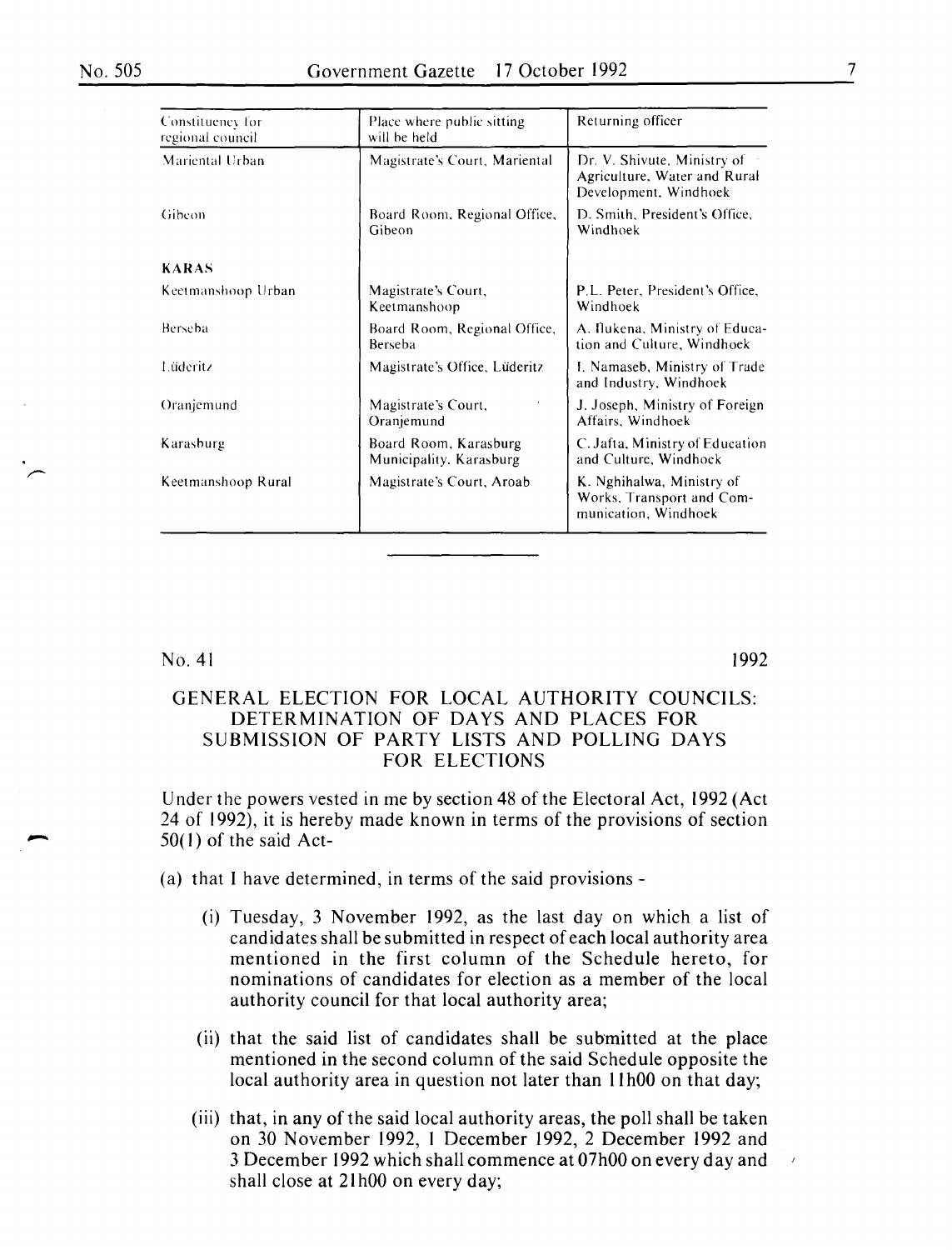(b) that the person whose name appears in the third column of the said Schedule opposite the name of the local authority area in question, has been appointed in terms of the provisions of section 51 of the said Act as returning officer at the election in that local authority area.

Given under my Hand and the Seal of the Republic of Namibia at Windhoek this I 6th day of October, One Thousand Nine Hundred and Ninety-two.

Sam Nujoma President BY ORDER OF THE PRESIDENT-IN-CABINET

| Local authority area<br>for local authority council | Place where list of candidates<br>will be submitted                              | Returning officer                                                                   |
|-----------------------------------------------------|----------------------------------------------------------------------------------|-------------------------------------------------------------------------------------|
| Arandis                                             | Town Hall, Arandis                                                               | A. Tsowaseb, Ministry of Local<br>Government and Housing,<br>Windhoek               |
| Aranos                                              | Magistrate's Court, Aranos                                                       | Dr. W. Werner, Ministry of<br>Lands, Resettlement and Re-<br>habilitation, Windhoek |
| Ariamsvlei                                          | Magistrate's Court, Ariamsvlei                                                   | C. Gowaseb, Ministry of Local<br>Government and Housing,<br>Windhoek                |
| Aris                                                | Aris Grundschule, Aris                                                           | J. Ellis, Ministry of Education<br>and Culture, Windhoek                            |
| Aroab                                               | Magistrate's Court, Aroab                                                        | K. Nghihalwa, Ministry of<br>Works, Transport and Com-<br>munication, Windhoek      |
| Aus                                                 | Magistrate's Court, Aus                                                          | G.R. Benade, Ministry of<br>Health and Social Services,<br>Windhoek                 |
| Berseba                                             | Board Room, Regional Office,<br><b>Berseba</b>                                   | A. Ilukena, Ministry of Edu-<br>cation and Culture, Windhoek                        |
| Bethanie                                            | Magistrate's Court, Bethanie                                                     | Mrs. M. Mushimba, Ministry<br>of Local Government and<br>Housing, Windhoek          |
| Gibeon                                              | Board Room, Regional Office,<br>Gibeon                                           | D. Smith, President's Office,<br>Windhoek                                           |
| Gobabis                                             | Magistrate's Court, Gobabis                                                      | M. Kavitjene, Office of the<br>Prime Minister, Windhoek                             |
| Gochas                                              | Magistrate's Court, Gochas                                                       | R. Kruger, Office of the Prime<br>Minister, Windhoek                                |
| Grootfontein                                        | Criminal Investigation De-<br>partment Offices, Upingtonia<br>Road, Grootfontein | T. Marenga, Ministry of<br>Labour and Manpower De-<br>velopment, Windhoek           |
| Grünau                                              | Hall, Hotel Grünau, Grünau                                                       | S. Goagoseb, Ministry of<br><b>Fisheries and Marine Re-</b><br>sources, Windhoek    |
| Hentiesbaai                                         | Community Centre,<br>Hentiesbaai                                                 | F. Mwapangasha, Ministry of<br>Local Government and Hou-<br>sing, Windhoek          |
| Kalkfeld                                            | Peri-Urban Development<br>Board Hall, Kalkfeld                                   | Ms B. Katjiuongwa, Ministry<br>of Health and Social Services,<br>Windhoek           |

### **SCHEDULE**

ر .<br>م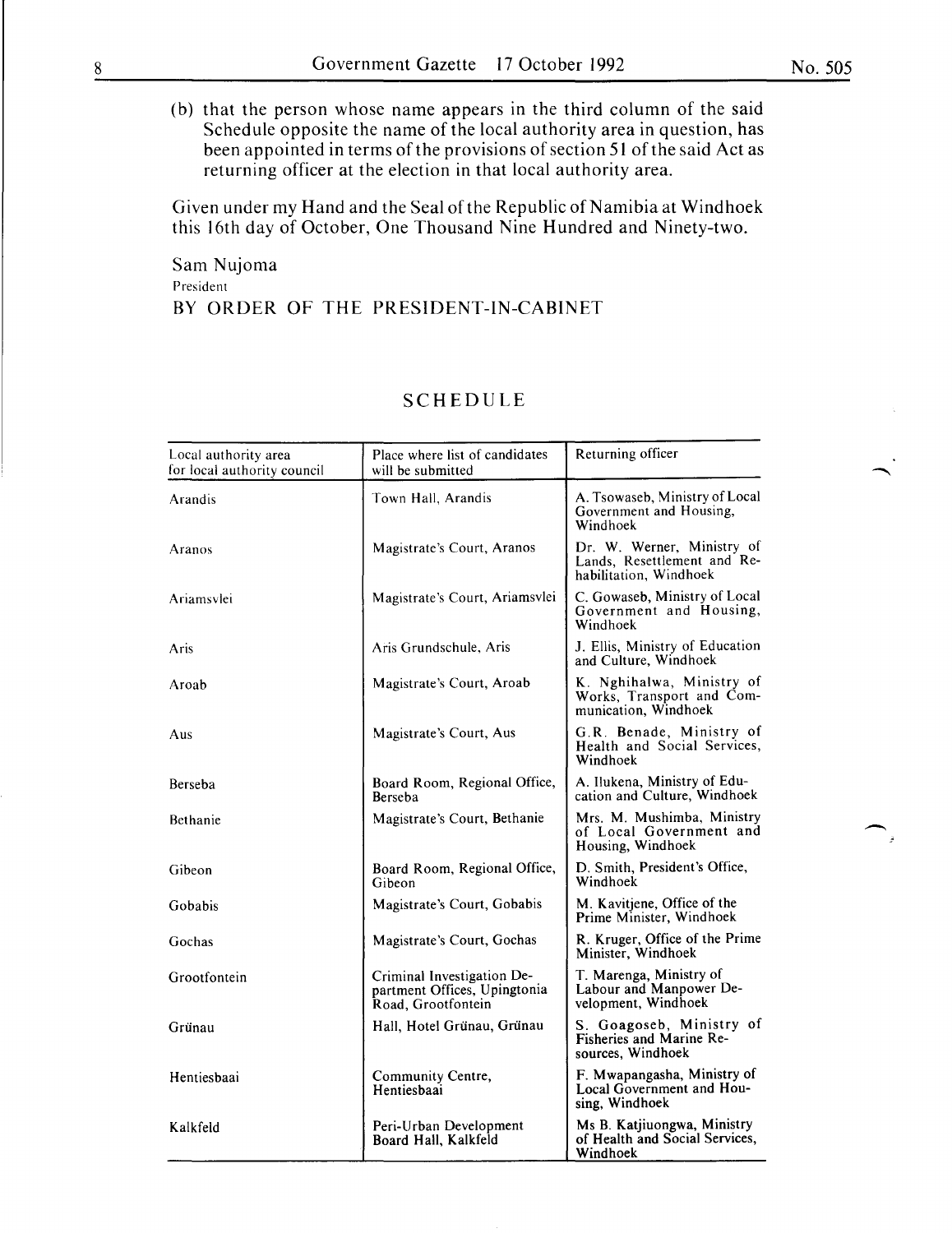$\sim$  $\overline{a}$ 

 $\mathbb{R}^2$ 

| Local authority area<br>for local authority council | Place where list of candidates<br>will be submitted                                       | Returning officer                                                                    |
|-----------------------------------------------------|-------------------------------------------------------------------------------------------|--------------------------------------------------------------------------------------|
| Kalkrand                                            | Magistrate's Court, Kalkrand                                                              | J. Mazeingo, Ministry of Mines<br>and Energy, Windhoek                               |
| Kamanjab                                            | Magistrate's Court, Kamanjab                                                              | A.J. du Bruyn, Ministry of<br>Works, Transport and Com-<br>munication, Windhoek      |
| Kapps Farm                                          | Dining Room, Kapps Farm<br>Hotel, Kapps Farm                                              | H. Haraseb, Ministry of Fi-<br>nance, Windhoek                                       |
| Karasburg                                           | Board Room, Karasburg Mu-<br>nicipality, Karasburg                                        | C. Jafta, Ministry of Educa-<br>tion and Culture, Windhoek                           |
| Karibib                                             | Magistrate's Court, Karibib                                                               | C. Iitula, Ministry of Labour<br>and Manpower Development,<br>Windhoek               |
| Katima Mulilo                                       | Old Legislative Assembly Hall,<br>Ngwezi, Katima Mulilo                                   | Ms D. Onesmus, Ministry of<br>Youth and Sport, Windhoek                              |
| Keetmanshoop                                        | Magistrate's Court,<br>Keetmanshoop                                                       | P.L. Peter, President's Office,<br>Windhoek                                          |
| Khorixas                                            | Magistrate's Court, Khorixas                                                              | J. Awaseb, Ministry of Educa-<br>tion and Culture, Windhoek                          |
| Koës                                                | Magistrate's Court, Koës                                                                  | A. Isaaks, Ministry of Educa-<br>tion and Culture, Windhoek                          |
| Leonardville                                        | Magistrate's Court,<br>Leonardville                                                       | N. Mbaeva, Ministry of Local<br>Government and Housing,<br>Windhoek                  |
| Lüderitz                                            | Magistrate's Court, Lüderitz                                                              | I. Namaseb, Ministry of Trade<br>and Industry, Windhoek                              |
| Maltahöhe                                           | Magistrate's Court,<br>Maltahöhe                                                          | J.J. Willemse, Office of the<br>Prime Minister, Windhoek                             |
| Mariental                                           | Magistrate's Court, Mariental                                                             | Dr. V. Shivute, Ministry of<br>Agriculture, Water and Rural<br>Development, Windhoek |
| Noor doewer                                         | E.H.W. Baard School Hall,<br>Noordoewer                                                   | M. Appolus, Ministry of Mines<br>and Energy, Windhoek                                |
| Okahandja                                           | Magistrate's Court, Okahandja                                                             | U. Dax, Ministry of Labour<br>and Manpower Development,<br>Windhoek                  |
| Okakarara                                           | Community Hall, Okakarara                                                                 | G.U. Tjihenuna, Office of the<br>Prime Minister, Windhoek                            |
| Omaruru                                             | Room No. 5, Magistrate's<br>Offices, Omaruru                                              | A. Tjihuiko, Ministry of Trade<br>and Industry, Windhoek                             |
| Omitara                                             | Dining Room, Omitara Hotel,<br>Omitara                                                    | E.T. Kanguatjivi, Ministry of<br>Local Government and Hou-<br>sing, Windhoek         |
| Ondangwa                                            | Court Room No. 1,<br>Magistrate's Offices,<br>Ondangwa                                    | K. Kapwanga, Ministry of<br>Mines and Energy, Windhoek                               |
| Ongwediva                                           | Ongwediva Training College,<br>Ongwediva                                                  | B. Shimopileni, Ministry of<br>Education and Culture, Wind-<br>hoek                  |
| Opuwo                                               | State Hospital, Opuwo                                                                     | E. Nganjone, Ministry of Local<br>Government and Housing,<br>Windhoek                |
| Oshakati                                            | Conference Room, Office of<br>the Regional Commissioner,<br>Oshakati                      | S.T. Negumbo, Ministry of<br>Agriculture, Water and Rural<br>Development, Windhoek   |
| Otavi                                               | Magistrate's Court, Otavi                                                                 | C. Ulenga, Ministry of Foreign<br>Affairs, Windhoek                                  |
| Otjiwarongo                                         | Ministry of Agriculture, Water<br>and Rural Development, Dan<br>Pienaar Road, Otjiwarongo | J. Rukambe, Ministry of Infor-<br>mation and Broadcasting,<br>Windhoek               |